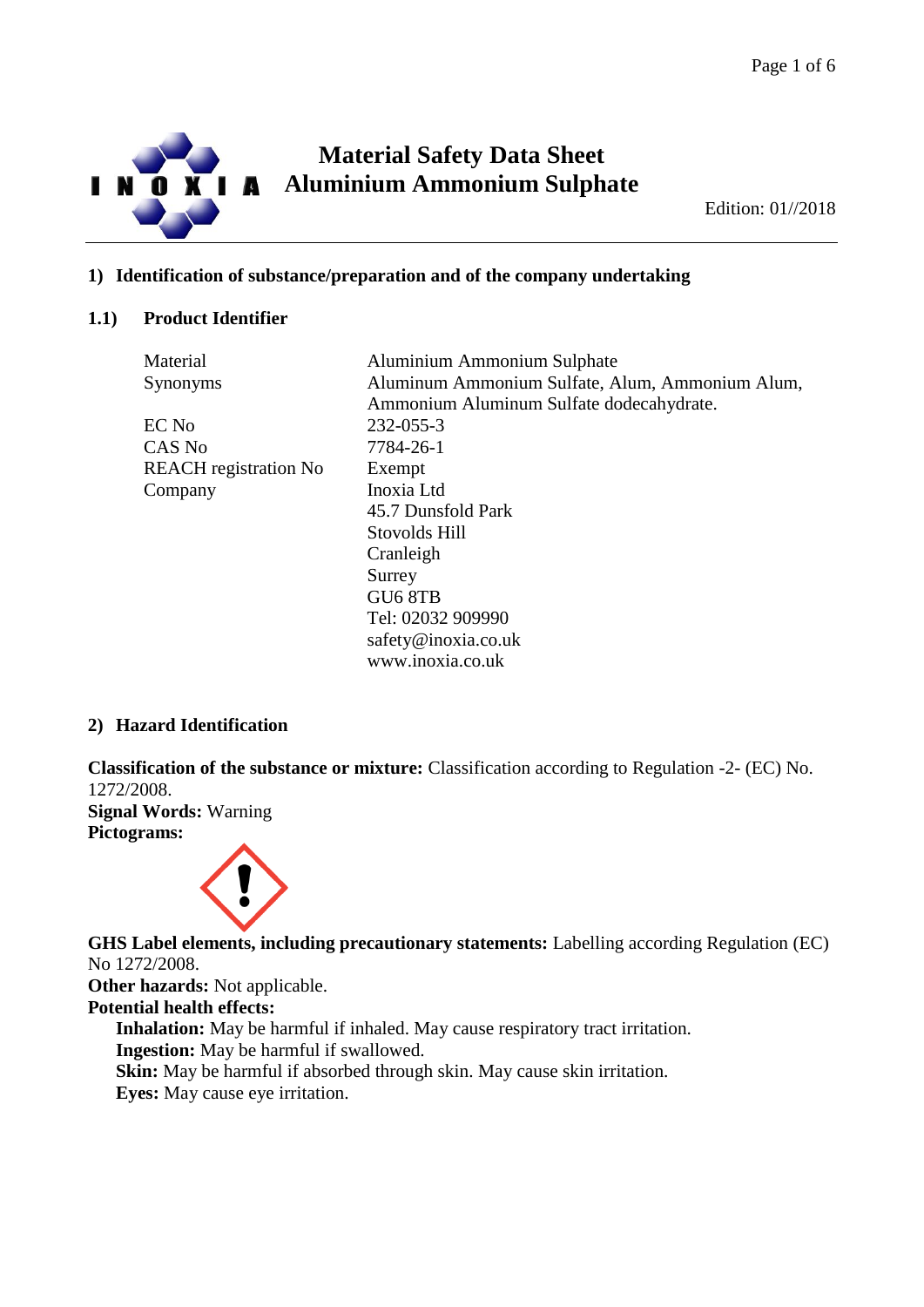# **3) Composition/Information on ingredients**

- **Chemical Name:** Aluminium Ammonium Sulphate dodecahydrate
- **Synonyms:** Aluminum Ammonium Sulfate, Alum, Ammonium Alum, Ammonium Aluminum Sulfate dodecahydrate.
- **Chemical Atomic Formula:**  $(NH_4)Al(SO_4)_2 \cdot 12H_2O$
- **CAS#:** 7784-26-1 (dodecahydrate)
- **EC#:** 232-055-3
- **Assay:** Aluminium Ammonium Sulphate 99%min

# **4) First Aid Measures**

- **Eyes:** Wash with plenty of water for at least 15 minutes and seek the doctor if necessary.
- **Skin:** Wash with plenty of water.
- **Inhalation:** If breathed in, move person to fresh air place and keep at rest. Consult doctor if necessary. If not breathing, give artificial respiratory.
- **Ingestion:** If swallowed, rinse mouth with water. Seek medical attention.
- **Self-protection of the first aider:** Wear gloves while contacting the products. More details, please check section 8.

# **5) Firefighting Measures**

- **Flash Point:** Product is not flammable.
- **Flammable Limits:** Product is not flammable.
- **Special Fire Fighting Procedures:** Use firefighting procedure that is appropriate to treat surrounding fire.
- **Specific hazards arising from the chemical:** Emit toxic fumes under fire condition. (Aluminum Oxide, Potassium Oxide, and Sulphur Oxide)
- **Extinguishing media:** Use water spray, alcohol-resistant foam, dry chemical or Carbon dioxide.
- **Advice for firefighters:** Wear self-contained breathing apparatus for firefighting if necessary.

# **6) Accidental Release Measures**

- Isolate hazard area and deny entry to unnecessary or unprotected personnel.
- Contain spill, sweep up, collect and place in a disposal container.
- Avoid run off into storm sewers and ditches which lead to waterways.

# **7) Handling and Storage**

• **Precautions for safe handling:** Avoid contact with skin, eyes and clothing. Avoid breathing dust. Use normal personal hygiene and housekeeping.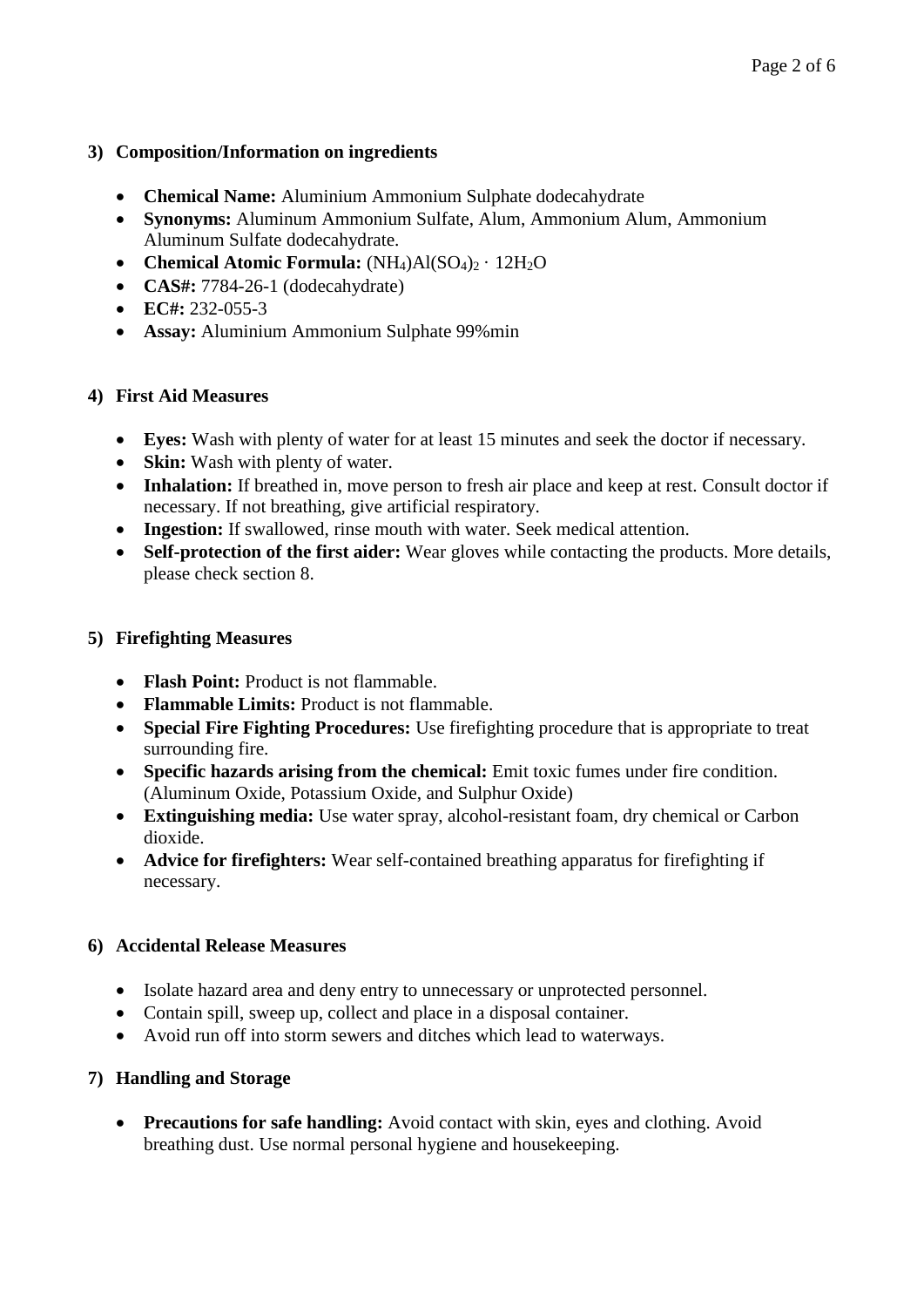• **Conditions for safe storage, including any incompatibilities:** Store in cool dry area away from other incompatible materials. Product is slightly hydroscopic and should be stored in a dry area to prevent moisture pick up and caking. Please see section 8 for recommendations.

# **8) Exposure Controls/Personal Protection**

### **Exposure controls:**

**Appropriate engineering controls**

General industrial hygiene practice.

### **Personal protective equipment**

### **Eye/face protection**

Use equipment for eye protection tested and approved under appropriate government standards such as NIOSH (US) or EN 166(EU).

### **Skin protection**

Handle with gloves. Gloves must be inspected prior to use. Use proper glove removal technique (without touching glove's outer surface) to avoid skin contact with this product. Dispose of contaminated gloves after use in accordance with applicable laws and good laboratory practices. Wash and dry hands.

The selected protective gloves have to satisfy the specifications of EU Directive 89/686/EEC and the standard EN 374 derived from it.

Full contact Material: Nitrile rubber Minimum layer thickness: 0.11 mm Break through time: 480 min Material tested: Dermatril® (KCL 740 / Aldrich Z677272, Size M)

Data source: KCL GmbH, D-36124 Eichenzell, phone +49 (0)6659 87300, e-mail sales@kcl.de

#### test method: EN374

If used in solution, or mixed with other substances, and under conditions which differ from EN 374, contact the supplier of the CE approved gloves. This recommendation is advisory only and must be evaluated by an industrial hygienist and safety officer familiar with the specific situation of anticipated use by our customers. It should not be construed as offering an approval for any specific use scenario.

# **Body Protection**

Choose body protection in relation to its type, to the concentration and amount of dangerous substances, and to the specific work-place. The type of protective equipment must be selected according to the concentration and amount of the dangerous substance at the specific workplace.

# **Respiratory protection**

Respiratory protection is not required. Where protection from nuisance levels of dusts are desired, use type N95 (US) or type P1 (EN 143) dust masks. Use respirators and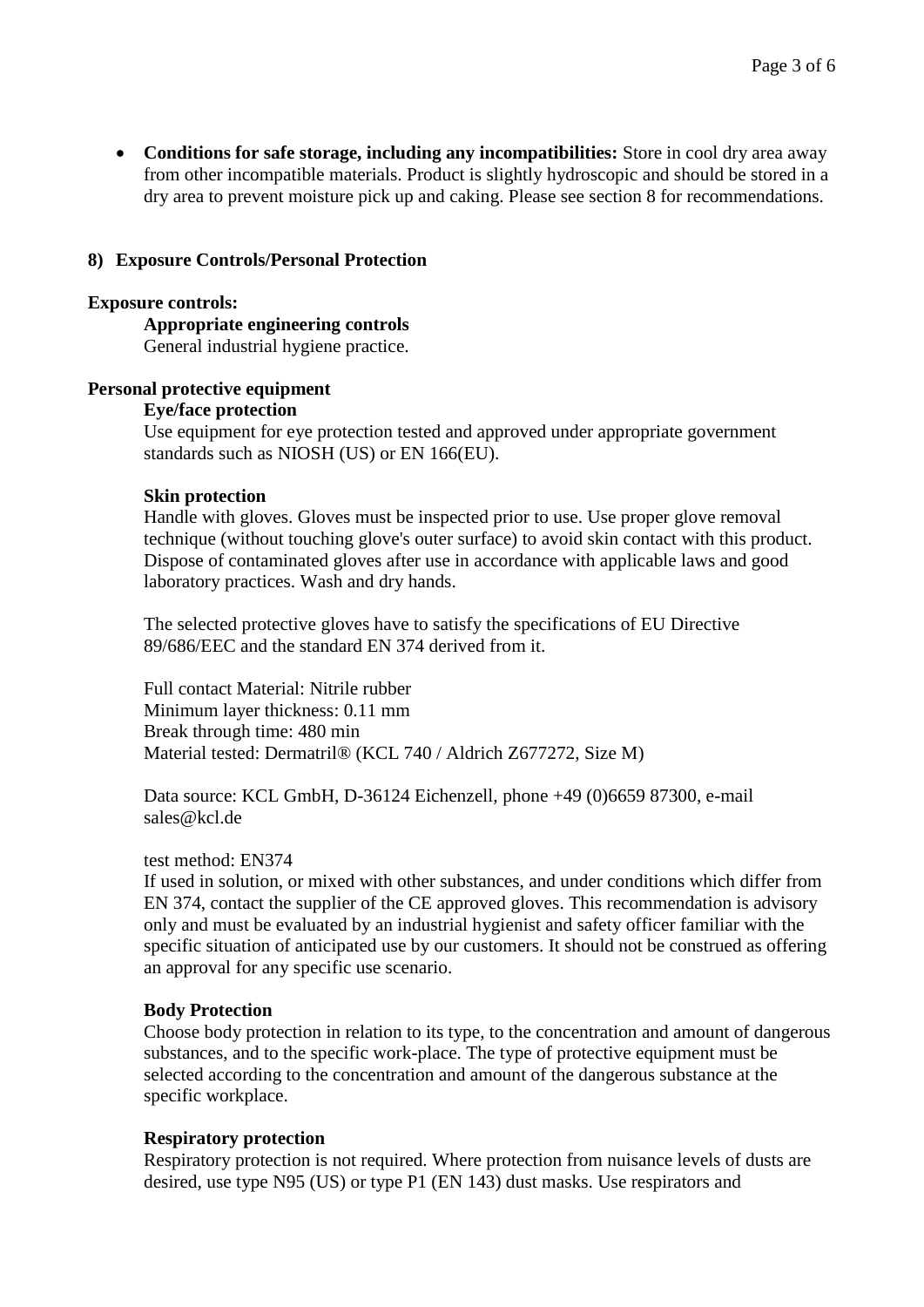components tested and approved under appropriate government standards such as NIOSH (US) or CEN (EU).

# **Control of environmental exposure**

Do not let product enter drains.

# **9) Physical/Chemical Properties**

**Appearance:** White crystal powder. **Odour:** Odourless **Boiling Point** Over 120℃ **Flash Point:** Not Flammable **Vapor Pressure (MM Hg):** Not Applicable **Vapor Density (AIR**=**1):** Not Applicable **Relative Density(H20**=**1):** 1.64 g/cm3 at 25℃ **Percent Volatile by Volume (%): Not Applicable Melting Point**: 93~94℃ Evaporation Rate (Butyl Acetate=1): Not Applicable **Partition coefficient: noctanol/water :** Not Applicable **Upper/lower flammability or explosive limits** : Not Applicable **Auto-ignition temperature** : Not Applicable **Decomposition temperature:** Not Applicable **Viscosity:** Not Applicable **Explosive properties:** Not Applicable **Oxidizing properties:** Not Applicable **Solubility in Water**: 15/g100ml (20oC, dodecahydrate) **Molecular Weight:** 906.66g/mol (24H2O) **PH**: 3.0 min. (100g/l, H2O, 20oC)

# **10) Stability/Reactivity**

- **Chemical Stability:** Stable under normal temperatures and pressures.
- **Reactivity:** No information known.
- **Hazardous Polymerization**: Will not occur under normal conditions.
- **Hazardous Decomposition Products** Other decomposition products no data available
- In the event of fire: see section 5
- **Incompatible Materials :** Strong oxidizing agents, Bases, Steel (all types and surface treatments), Aluminum, Copper, Zinc

# **11) Toxicological Information**

- **Acute toxicity:** no data available
- **Skin corrosion/irritation:** no data available
- **Serious eye damage/eye irritation:** no data available
- **Respiratory or skin sensitization:** no data available
- **Germ cell mutagenicity:** no data available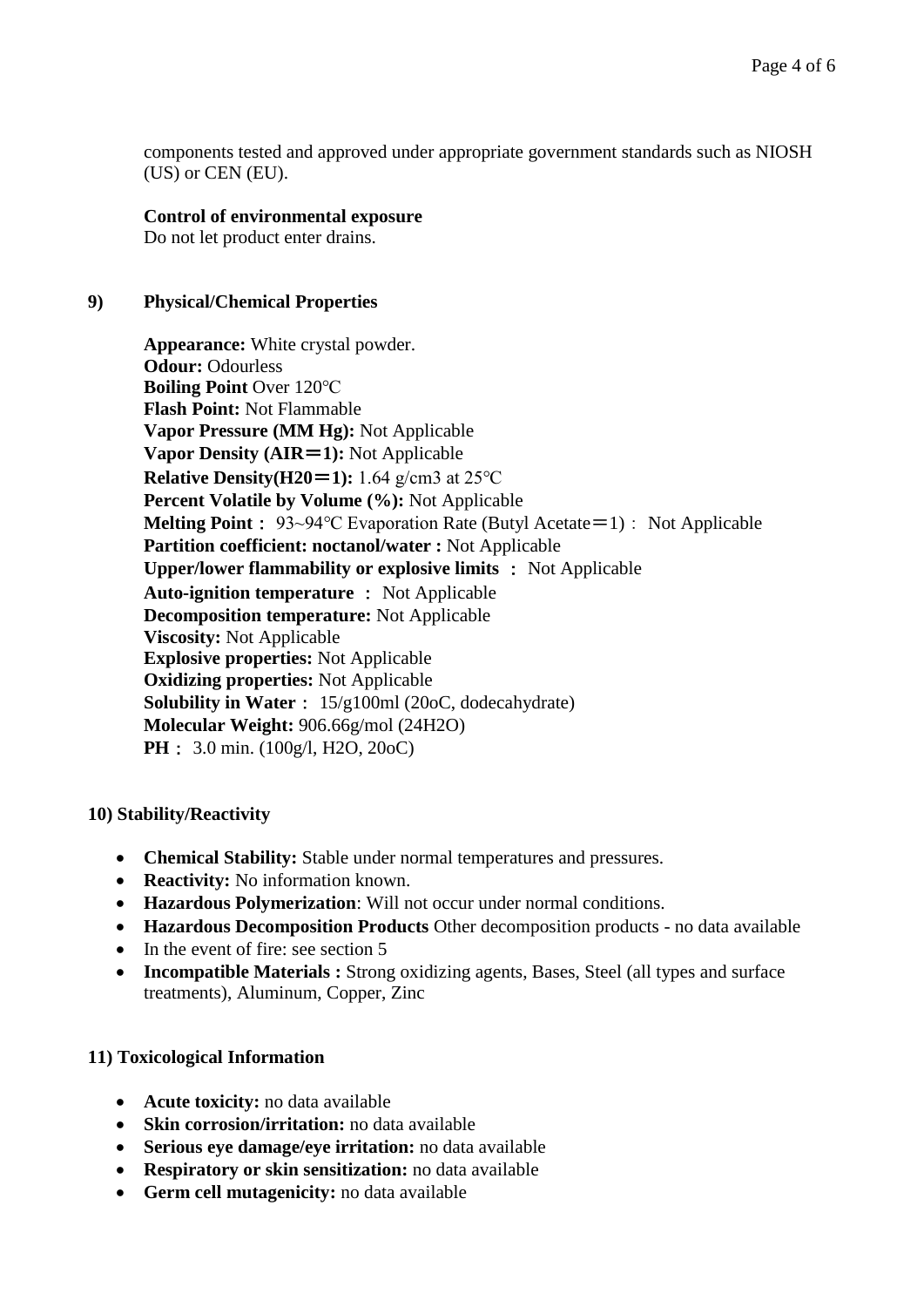- **Carcinogenicity:** IARC: No component of this product present at levels greater than or equal to 0.1% is identified as probable, possible or confirmed human carcinogen by IARC.
- **Reproductive toxicity:** Developmental Toxicity rat Oral Effects on Embryo or Fetus: Fetotoxicity (except death, e.g., stunted fetus).
- **Specific target organ toxicity - single exposure:** no data available
- **Specific target organ toxicity - repeated exposure:** no data available
- **Aspiration hazard:** no data available

**Signs and Symptoms of Exposure:** Gastrointestinal disturbance. To the best of our knowledge, the chemical, physical, and toxicological properties have not been thoroughly investigated.

**Additional Information;** RTECS: WS5690000

# **12) Ecological Information**

- **Toxicity:** no data available
- **Persistence and degradability:** no data available
- **Bioaccumulative potential:** no data available
- **Mobility in soil:** no data available
- **Results of PBT and vPvB assessment:** PBT/vPvB assessment not available as chemical safety assessment not required/not conducted
- **Other adverse effects:** no data available

# **13) Disposal Consideration**

**Disposal Methods:** Dispose of according to relevant local, state and federal government regulations. Consult with appropriate regulatory agencies if necessary.

# **14) Transport Information**

**General:** Not classified as hazardous for transport, and Not dangerous goods. **UN number:** Not applicable **UN proper shipping name:** Not dangerous goods **Transport Hazard class:** Not applicable **(ADR,AND,IMDG,IATA) Packing group:** Not applicable **(ADR,IMDG,IATA) Environmental hazards:** Not applicable **Special precautions for user:** Not applicable

# **15) Regulatory Information**